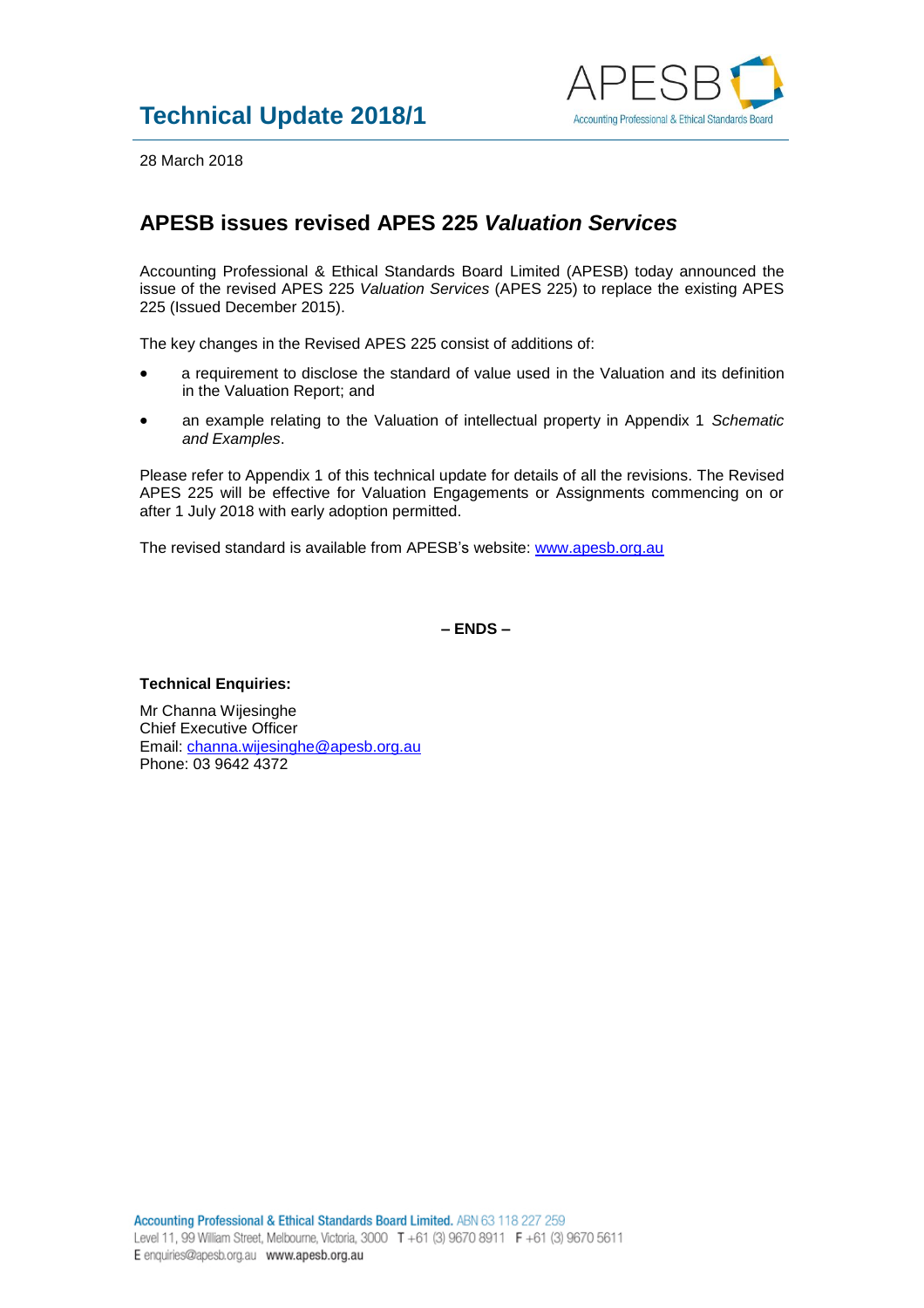## **Appendix 1**

## **Revision to APES 225 (Issued December 2015)**

Accounting Professional & Ethical Standards Board Limited (APESB) has approved the following revisions to APES 225 *Valuation Services* which was originally issued in July 2008 and revised in May 2012 and December 2015.

| Paragraph<br><b>Reference</b> | <b>Revisions</b>                                                                                                                                                                                                                                                                                                                                                                     |                                                                                                                                                                                                                                                                                |  |
|-------------------------------|--------------------------------------------------------------------------------------------------------------------------------------------------------------------------------------------------------------------------------------------------------------------------------------------------------------------------------------------------------------------------------------|--------------------------------------------------------------------------------------------------------------------------------------------------------------------------------------------------------------------------------------------------------------------------------|--|
| 1.2                           | Accounting Professional & Ethical Standards Board Limited (APESB) has<br>revised professional standard APES 225 Valuation Services (the<br>Standard), which is effective for Valuation Engagements or Assignments<br>commencing on or after 1 July 2018 1 April 2016 and supersedes APES<br>225 issued in December 2015 May 2012. Earlier adoption of this Standard<br>is permitted. |                                                                                                                                                                                                                                                                                |  |
| 2.                            | <b>Premise of Value</b> means an assumption regarding the most likely set of<br>transactional circumstances that may be applicable to the subject<br>valuation <sub>i</sub> ; e.g. going concern or liquidation.                                                                                                                                                                     |                                                                                                                                                                                                                                                                                |  |
| 5.2                           | Where a Member in Public Practice prepares a written Valuation<br>Report in respect of a Valuation Service, the Valuation Report shall<br>clearly communicate:                                                                                                                                                                                                                       |                                                                                                                                                                                                                                                                                |  |
|                               | (a)                                                                                                                                                                                                                                                                                                                                                                                  | The name of the party engaging the Member;                                                                                                                                                                                                                                     |  |
|                               | (b)                                                                                                                                                                                                                                                                                                                                                                                  | A description of the business, business ownership interest,<br>security or intangible asset being valued;                                                                                                                                                                      |  |
|                               | (c)                                                                                                                                                                                                                                                                                                                                                                                  | The date at which the value has been determined;                                                                                                                                                                                                                               |  |
|                               | (d)                                                                                                                                                                                                                                                                                                                                                                                  | The date on which the Valuation Report has been issued;                                                                                                                                                                                                                        |  |
|                               | (e)                                                                                                                                                                                                                                                                                                                                                                                  | The purpose for which the Valuation Report has been<br>prepared;                                                                                                                                                                                                               |  |
|                               | (f)                                                                                                                                                                                                                                                                                                                                                                                  | The name and qualifications of the Member(s) responsible for<br>the Valuation;                                                                                                                                                                                                 |  |
|                               | (g)                                                                                                                                                                                                                                                                                                                                                                                  | The scope of the Valuation, including any limitations or<br>restrictions;                                                                                                                                                                                                      |  |
|                               | (h)                                                                                                                                                                                                                                                                                                                                                                                  | The standard of value used in the Valuation and its definition;                                                                                                                                                                                                                |  |
|                               | (i)(h)                                                                                                                                                                                                                                                                                                                                                                               | The Premise of Value adopted in the Valuation (e.g. going<br>concern premise or liquidation premise);                                                                                                                                                                          |  |
|                               | (i)(i)                                                                                                                                                                                                                                                                                                                                                                               | Whether the Valuation was undertaken by the Member acting<br>independently or not;                                                                                                                                                                                             |  |
|                               | (k)(j)                                                                                                                                                                                                                                                                                                                                                                               | The Valuation Approach(es), Valuation Method(s) and<br>Valuation Procedures adopted in determining the estimate of<br>value and a description of how they were applied;                                                                                                        |  |
|                               | (1)(k)                                                                                                                                                                                                                                                                                                                                                                               | The specific information on which the Member has relied and<br>the extent to which it has been reviewed (e.g. the documents<br>reviewed, the individuals interviewed, the facilities visited,<br>the reports of other experts relied upon, and management<br>representations); |  |
|                               | $\mathbf{m}(\mathbf{H})$                                                                                                                                                                                                                                                                                                                                                             | A description of the material assumptions applied in the<br>Valuation and the basis for those assumptions;                                                                                                                                                                     |  |
|                               | (n)(m)                                                                                                                                                                                                                                                                                                                                                                               | A Conclusion of Value for a Valuation Engagement or a<br>Limited Scope Valuation Engagement, or a Calculated Value                                                                                                                                                             |  |